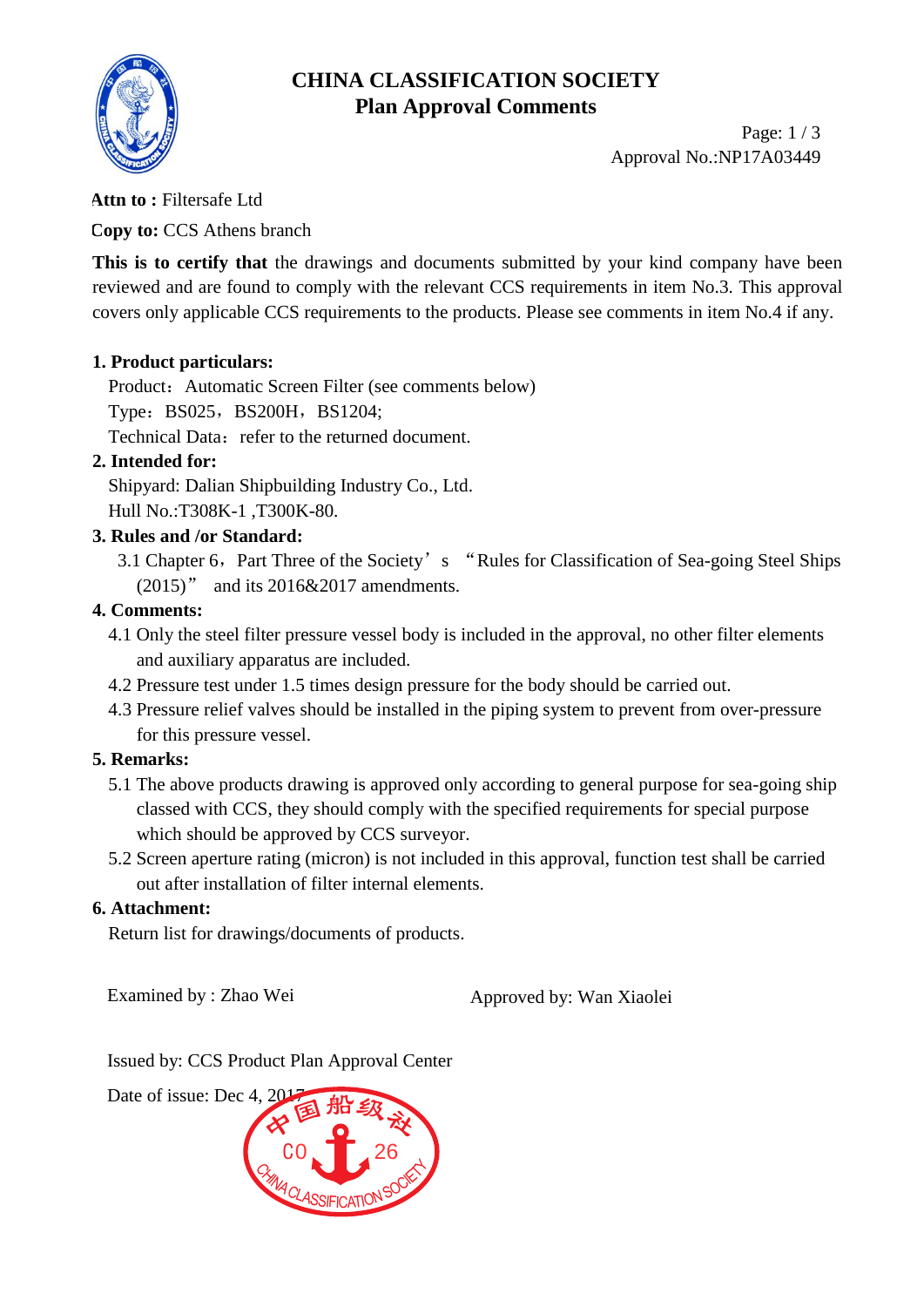# **CHINA CLASSIFICATION SOCIETY Plan Approval Comments**

Page: 2 / 3 Approval No.:NP17A03449

#### RETURN LIST FOR DRAWINGS/DOCUMENTS OF PRODUCTS

#### **Product:** Automatic Screen Filter

| No.            | act: Tratomatic Derech I fitch<br><b>Title</b>                                       | Drawings/<br><b>Documents No.</b> | <b>Approved</b> | <b>Noted</b> | <b>Comment</b> |
|----------------|--------------------------------------------------------------------------------------|-----------------------------------|-----------------|--------------|----------------|
| $\mathbf{1}$   | Technical specification for BS-025                                                   |                                   |                 | X            |                |
| $\overline{2}$ | Technical specification for BS-200                                                   |                                   |                 | X            |                |
| $\overline{3}$ | Technical specification for BS-1204                                                  |                                   |                 | X            |                |
| $\overline{4}$ | Calculation<br>description<br>BS025-BS400                                            |                                   | X               |              |                |
| 5              | Multi-screen Filter Operation Manual                                                 | DOC-00141                         |                 | X            |                |
| 6              | BS025-BS200 Operation Manual rev<br>05                                               | DOC00144                          |                 | X            |                |
| $\tau$         | Approval Notice for Drawings and<br>Documents of Products for BS1204                 | NP17A01603                        |                 | X            |                |
| 8              | Approval Notice for Drawings and<br>Documents<br>of<br>Products<br>for<br>BS200,1204 | NP14A00818                        |                 | X            |                |
| 9              | BS025V-03<br>Filter Body<br><b>DIN</b><br><b>PN16-SR</b>                             | W-0000942-XX                      | X               |              | X              |
| 10             | Bracket for control                                                                  | W-0000631                         |                 | X            |                |
| 11             | Bracket for conduit                                                                  | W-0000271                         |                 | X            |                |
| 12             | Bracket for nameplt                                                                  | W-0000280                         |                 | X            |                |
| 13             | Front Lid $12"$ (T= 24)                                                              | W-0000128-B-XX                    | X               |              |                |
| 14             | Back Lid V 12"                                                                       | W-0000143-B-XX                    | X               |              |                |
| 15             | Base frame V $STD(12^{\prime\prime}/16^{\prime\prime})$                              | W-0000280-XX                      | X               |              |                |
| 16             | Filter Body BS1204V-20 DIN-Lower<br>Flushing                                         | W-0000688-XX                      | X               |              | $\mathbf X$    |
| 17             | Led unit                                                                             | W-0000460                         | X               |              |                |
| 18             | Multi filter inside guide ring                                                       | W-0000305                         | X               |              |                |
| 19             | Outside guide ring                                                                   | W-0000304                         | X               |              |                |
| 20             | 船级<br>国<br>Bracket for name                                                          | W 0000280                         |                 | X            |                |
| 21             | Bracket for conluit                                                                  | W <sub>40</sub> 00271             |                 | X            |                |
| 22             | <b>MA OLASSIFICATIONS</b><br>Control panel bracket                                   | M-0000447                         |                 | X            |                |